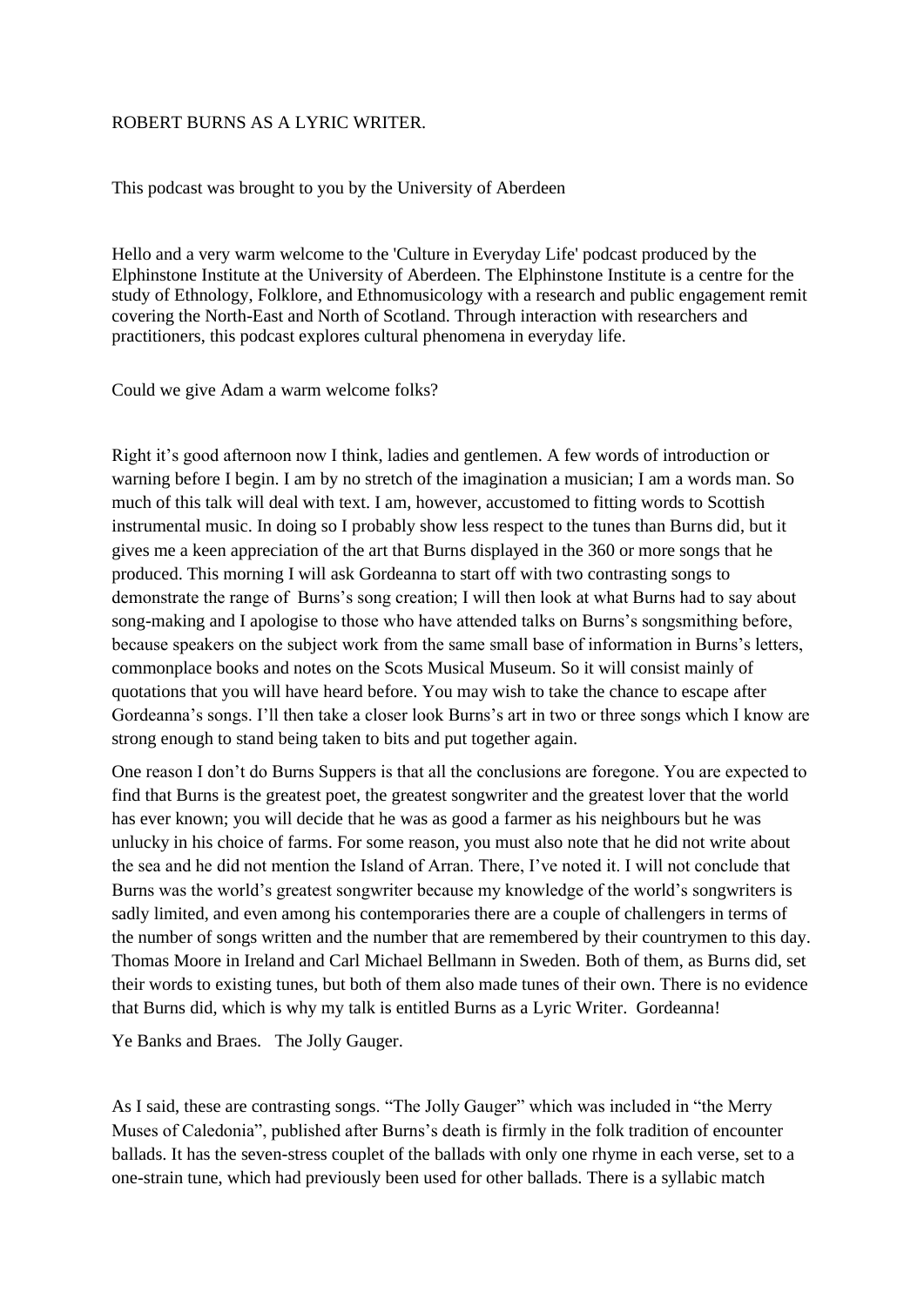between text and tune – one note one syllable. "Ye Banks and Braes" uses a two-strain instrumental tune, giving an eight-line verse, though it still only has one rhyme in each four lines. The first song is meant for singing by the Folk; the latter is written to preserve a melody by fitting it for singing by the popular singers of the Edinburgh concert rooms and assemblies such as Signora Corri and Signor Tenducci. Their singing of Scots songs had been the inspiration for George Thomson to start his publishing enterprise: A Select Collection of Scottish Airs. Though "Banks and Braes" includes the imagery much used in folk-song of the rose and the thorn, its presentation with the address first to the River Doon and then to the birds belongs very much to art poetry. In folksong, if you spoke to birds they spoke back to you, whether it was the parrot in "The Outlandish Knight" or the bird that witnessed the murder in "Young Hunting" or the carrier goshawk in"The Gay Goshawk". Somewhere in between Thomson's collection and the Merry Muses came the third publication to which Burns contributed songs: James Johnson's sixvolume Scots Musical Museum. The two editions of Burns's poems published in his life-time contained 16 songs. The three songbooks included over 360 songs supplied by him.

Any look at Robert Burns's musical ability must start from his schoolteacher, John Murdoch's remark that in learning church-music Gilbert Burns and his brother

> "were left far behind the rest of the school. Robert's ear, in particular, was remarkably dull, and his voice untunable. It was long before I could get them to distinguish one tune from another."

This must rank with Fred Astaire's first screen-test: Can't act. Can't sing. Can dance a little. In later life various acquaintances were to remark on the musicality, the sonorousness of Burns's speaking voice. Burns, however, remained diffident about his singing ability throughout his life. When invited to sing one of his songs at a party he would instead recite. I suspect that this was at parties where the mixed company were accustomed to hearing the Tenduccis and Urbanis. I can't believe that Burns, in the all-male company of the Crochallan Fencibles or at a Masonic "Harmony" would have hesitated to give them a song or to join robustly in the choruses.

Similarly with James Dick's statement that there was "one melody which he composed for a song of his own at the age of about twenty-three, and this melody displeased him so much that he destroyed it and never attempted another." What Burns actually wrote was

> " 'Twas at this time I set about composing an air in the old Scotch style. I am not musical scholar enough to prick down my tune properly, so it can never see the light, and perhaps 'tis no great matter. The tune consisted of three parts so that the verses just went through the whole air." [O Raging Fortune's Withering Blast]

It was about that age that Burns acquired a fiddle and it's tempting to speculate that he got it precisely to enable him to "prick down the notes". It appears that he never became a proficient player, but with two fiddling friends, John Lapraik and David Sillar, he must surely have played in the odd session. Certainly by the time he began to collect songs and to set words to airs for the Museum in 1787, he was able to distinguish tunes on the page and had started to purchase Scottish tune books. By 1791 he had an extensive familiarity with instrumental music and he could write to Johnson that he had all the Music of the country except Anderson's Collection of Strathspeys, which had been recently published. He had long had a practical knowledge of the dance music. Dancing had been one of his pleasures from his early days. His first rebellion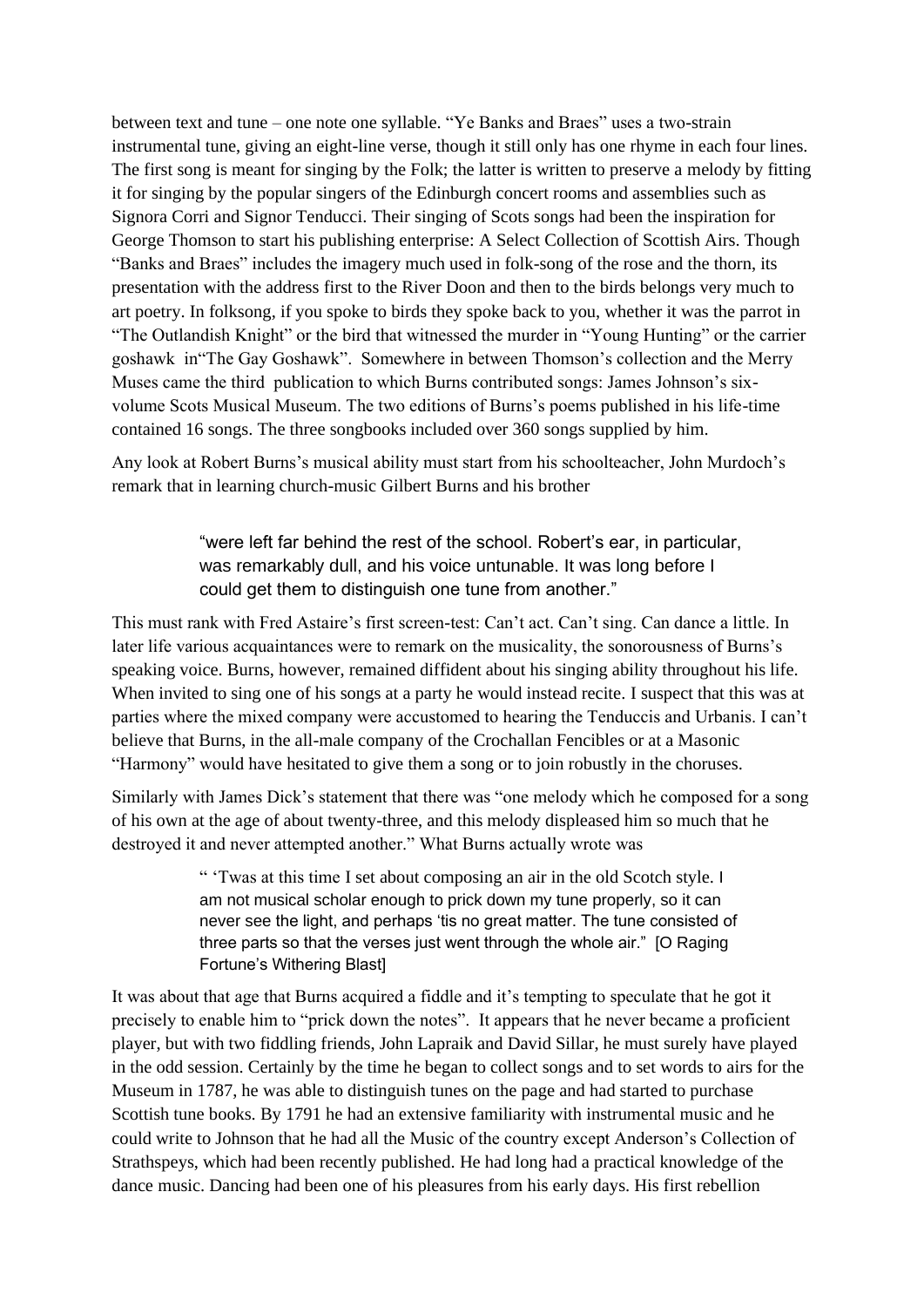against his father's strict Presbyterian rule had been to attend a dancing class when he was sixteen.

That information we have from the long autobiographical letter which he wrote to Dr John Moore in 1787, aged 28. There also we learn that he wrote his first love-song at the age of fifteen to his girl's favourite reel. It was then that he began to study songs in a book of English songs, probably "The Lark", though Larks, Linnets, Nightingales and Blackbirds came out every year from the cheap publishers. "I pored over them, driving my cart or walking to labor, song by song, verse by verse; carefully noting the true tender or sublime from affectation and fustian." So he served a long apprenticeship before song-writing became the passion of his later years.

The two people he wrote for, James Johnson and George Thomson, had very different objects. Burns regarded Johnson, a working engraver, as a kindred spirit. He wanted to print as many songs as possible because he loved Scots songs and wanted to preserve them. Hence his work is called "The Scots Musical Museum". There was no idea of profit; indeed he subsidised the project himself. Thomson, on the other hand, did hope for a wide sale, and was aiming at a fashionable readership. A £70 a year clerk in a government office during the day, he was an accomplished musician and played violin in the concert orchestra at the St Cecilia's Hall concerts in Edinburgh. It was hearing the singing of Signora Corri and Signor Tenducci there that inspired him to start his collection of songs.

Not everyone approved of the Italian influence on the Edinburgh music scene. Robert Fergusson had written his ode on the Death of Scots Music some years earlier:

Nae lasses now on simmer days Will lilt at bleaching o' their claes: Nae herds on Yarrow's bonnie braes Or banks o' Tweed, Delight to chaunt their hameil lays, Sin' music's dead.

Now foreign sonnets bear the gree, And crabbit queer variety O' sounds fresh sprung frae Italy, A bastard breed! Unlike that saft-tongued melody Whilk now lies dead.

Thomson, however, was impressed by Tenducci's singing of Scots songs. As late as 1844, fifty years after the singer's death, he was still enthusing:

The most judicious charmingly expressive singer of Scottish songs I ever had the pleasure of listening to was Signor Tenducci, whose passionate feeling and exquisitely touching expression of the melody was not more remarkable than his marked delivery of the words, which he spoke as effectively as a Kemble would have recited them. If I were to live ever so long I could not forget the effect of his performance of "Roslin Castle", "Lochaber" or "The Braes of Ballenden".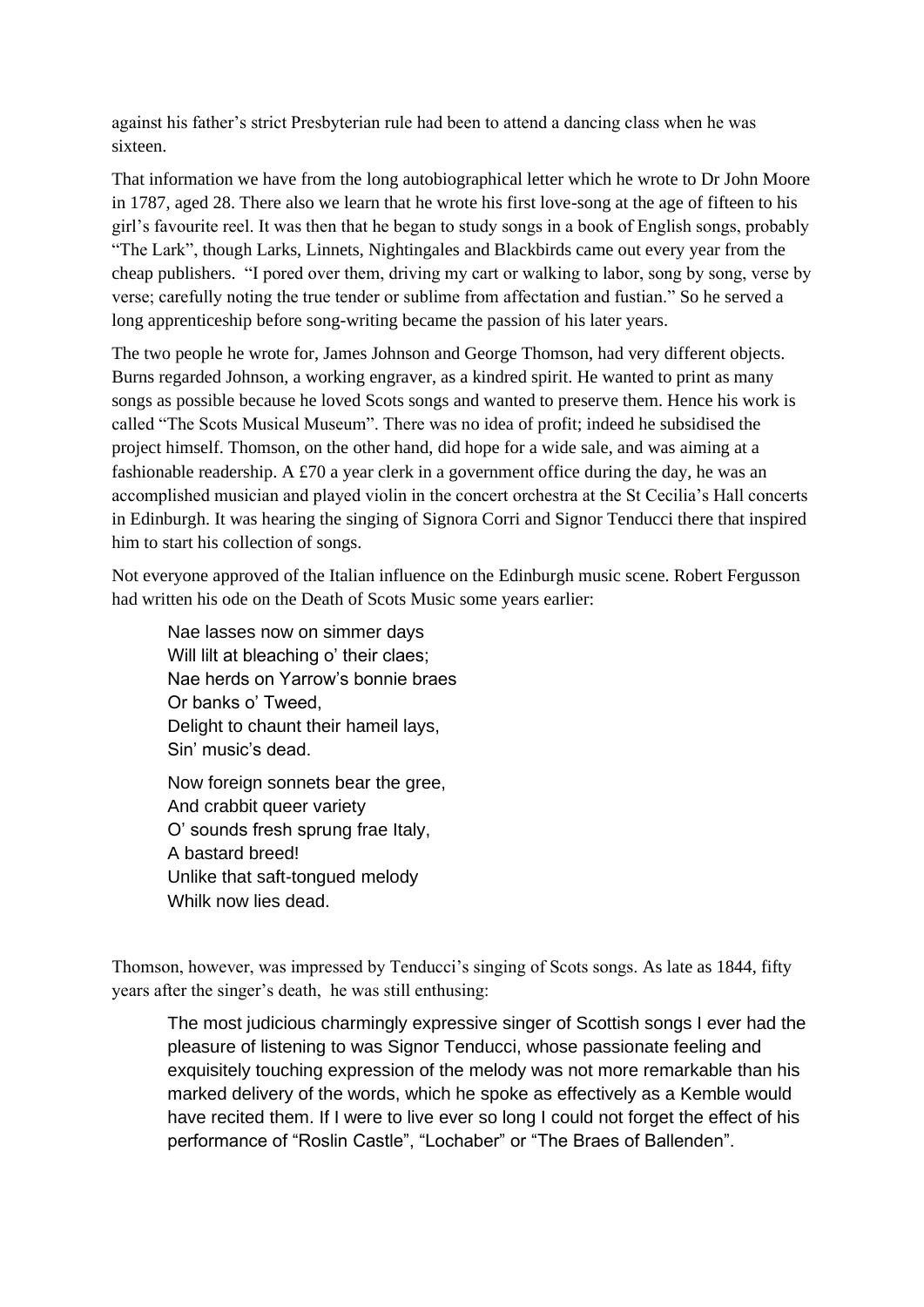George Thomson involved European composers to make arrangements of the music. It was perhaps unfortunate that his first collaborator was Ignace Pleyel; the early 1790s were not an easy time to be working with an associate based in revolutionary France. Beethoven and Haydn were among the others asked to arrange Burns's songs. Burns was not opposed to the general aim of having concert versions of Scots songs; he had probably heard Signora Corri during his stay in Edinburgh and he had a high opinion of Pietro Urbani as a performer: "He sings so delightfully that whatever he introduces at your concert, must have immediate celebrity."

When, however, it came to matters of musical and poetic taste on individual items, Thomson and Burns were frequently in disagreement and to that we are indebted for our knowledge of Burns's methods and criteria.

" 'Laddie Lie Near Me' must lie by me for some time. I do not know the air; and until I am complete master of a tune in my own singing (such as it is), I can never compose for it. My way is: I consider the poetic sentiment correspondent to my idea of the musical expression; then choose my theme; begin one stanza; when that is composed, which is generally the most difficult part of the business, I walk out, sit down now and then, look out for subjects in nature around me that are in unison and harmony with the cogitations of my fancy, and workings of my bosom, humming every now and then the air with the verses I have framed. When I feel my muse beginning to jade, I retire to the solitary fireside of my study, and then commit my effusion to paper; swinging at intervals on the hindlegs of my elbowchair, by way of calling forth my own critical strictures as my pen goes on. Seriously, this at home is almost invariably my way."

In other words, Burns is starting from the music and shaping the words to fit. (I usually start from a line of text that has come into my head, and where necessary I bend the tune to fit.) In spite of being told of the care, consideration and cogitation that went into a Burns composition, Thomson felt that his better command of formal music gave him a right to suggest alterations and improvements. Which he frequently did. This led to further correspondence. Sometimes Thomson got his way as with his change of air and therefore words for "Scots Wha Hae"; sometimes, as with "Scots Wha Hae", the public let him know that Burns was right and the original was reinstated.

Urbani, when Burns let him hear the tune, asked Burns to make some "soft" verses to it. This is a reminder that a series of notes is a very imprecise way of conveying meaning. The original words "Hey tutti Taiti, hey tutti taiti, hey tutti taiti, wha's fou noo" give a very different mood from "Scots Wha Hae" but would still not be classed as soft; it took Lady Nairne to put "I'm wearin' awa' John, like snaw wreaths in thaw John." To provide the kind of sentiment Urbani was looking for.

On another occasion Burns gave a different hint about how he improved his songs:

Whenever I want to be more than ordinary in song; to be in some degree equal to your diviner airs; do you imagine I fast and pray for the divine emanation?—Tout au contraire! I have a glorious recipe, the very one that for his own use was invented by the Divinity of Healing and Poesy when erst he piped to the flocks of Admetus.—I put myself in a regimen of admiring a fine woman; & in proportion to the adorability of her charms, in proportion you are delighted with my verses.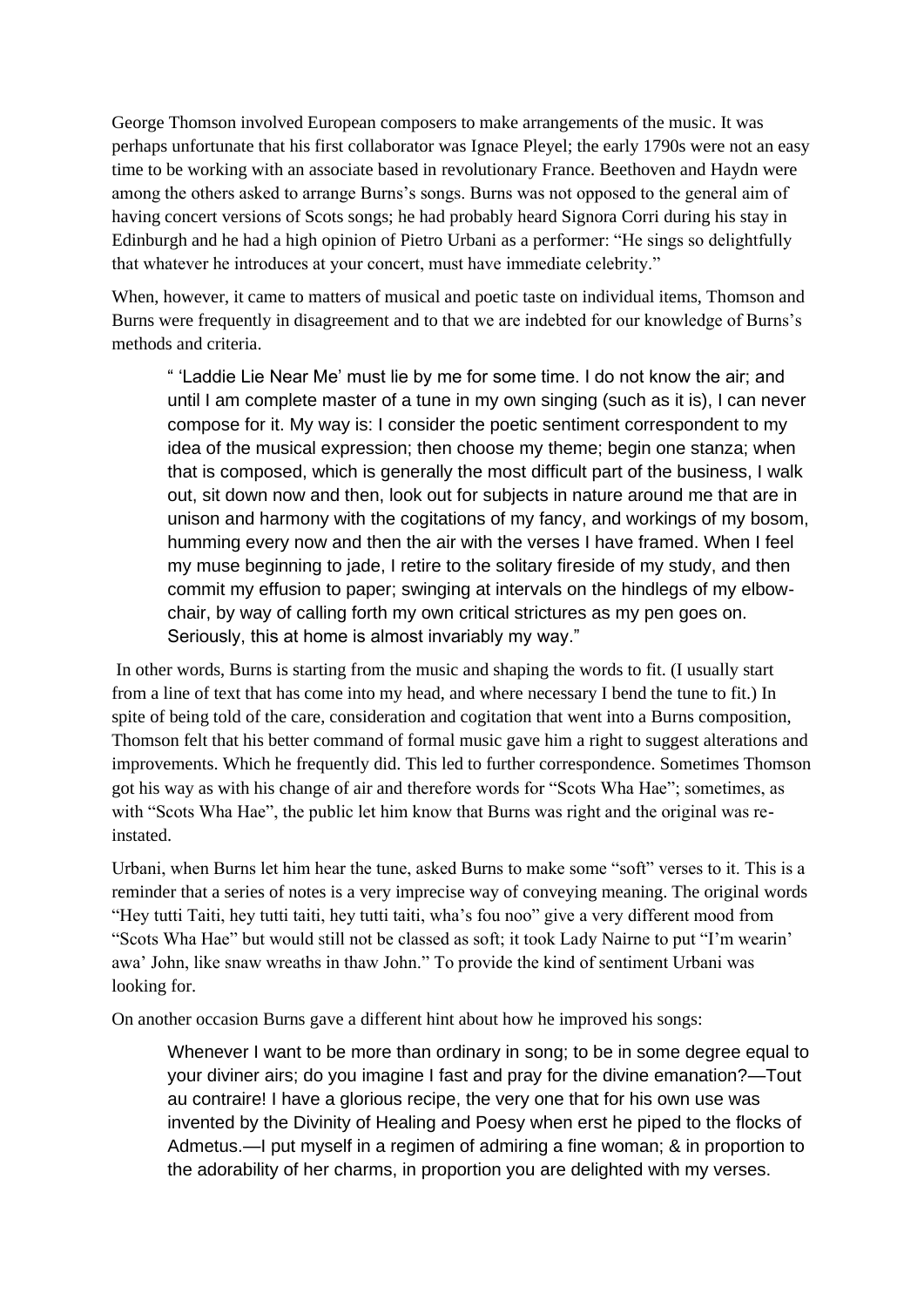Burns's irritation with Thomson occasionally comes through:

Dainty Davie I have heard sung nineteen thousand, nine hundred and ninety nine times, & always with the chorus to the low part of the tune; and nothing, since a highland wench in the Cowgate once bore me three bastards at a birth, has surprised me so much as your opinion on this subject. If it will not suit, as I proposed, we will lay two of the stanzas together, & make the chorus follow that.

I can see all the singers trying it out.

The feature which Burns repeatedly stressed was "Simplicity". Songs are made to be heard, not read and re-read on the page. Complex figurative language does not work at a hearing.

Give me leave to criticise your taste in the only thing in which it is in my opinion reprehensible: (you know I ought to know something of my own trade). Of pathos, Sentiment & Point you are a compleat judge; but there is a quality more necessary than either, in a Song, & which is the very essence of a ballad, I mean Simplicity—now, if I mistake not, this last feature you are a little apt to sacrifice to the former.

He was aware that the best poetry does not always make the best songs: Nobody has ever explained the magic by which an ordinary prosaic line set to music can sing so beautifully.

If you mean my dear sir, that all the Songs in your Collection shall be Poetry of the first merit, I am afraid you will find difficulty in the undertaking more than you are aware of. – There is peculiar rhythmus in many of our airs, a necessity of adapting syllables to the emphasis, or what I would call the feature notes of the tune, that cramps the Poet, & lays him under almost insuperable difficulties. For instance, in the air, My Wife's a Wanton Wee Thing, if a few lines, smooth & pretty, can be adapted to it, it is all that you can expect.

Where Thomson was all for having words in the most elegant English style, Burns was insistent that he should write in Scots.

These English songs gravel me to death.—I have not that command of the language that I have of my native tongue.—In fact I think that my ideas are more barren in English than in Scotish.

There is a naivete, a pastoral simplicity, in a slight intermixture of Scots words and phraseology, which is more in unison ( at least to my taste& I will add, to every genuine Caledonian taste), with the simple pathos, or rustic sprightliness, of our native music, than any English verses whatever.

Again and again in his letters to Thomson, he insists that the language must be Scottish, but equally he refers to a "sprinkling" of Scots words. That was a part of the "simplicity". He knew both that the urban audiences would shut off if a song was too broad; he knew also that Scots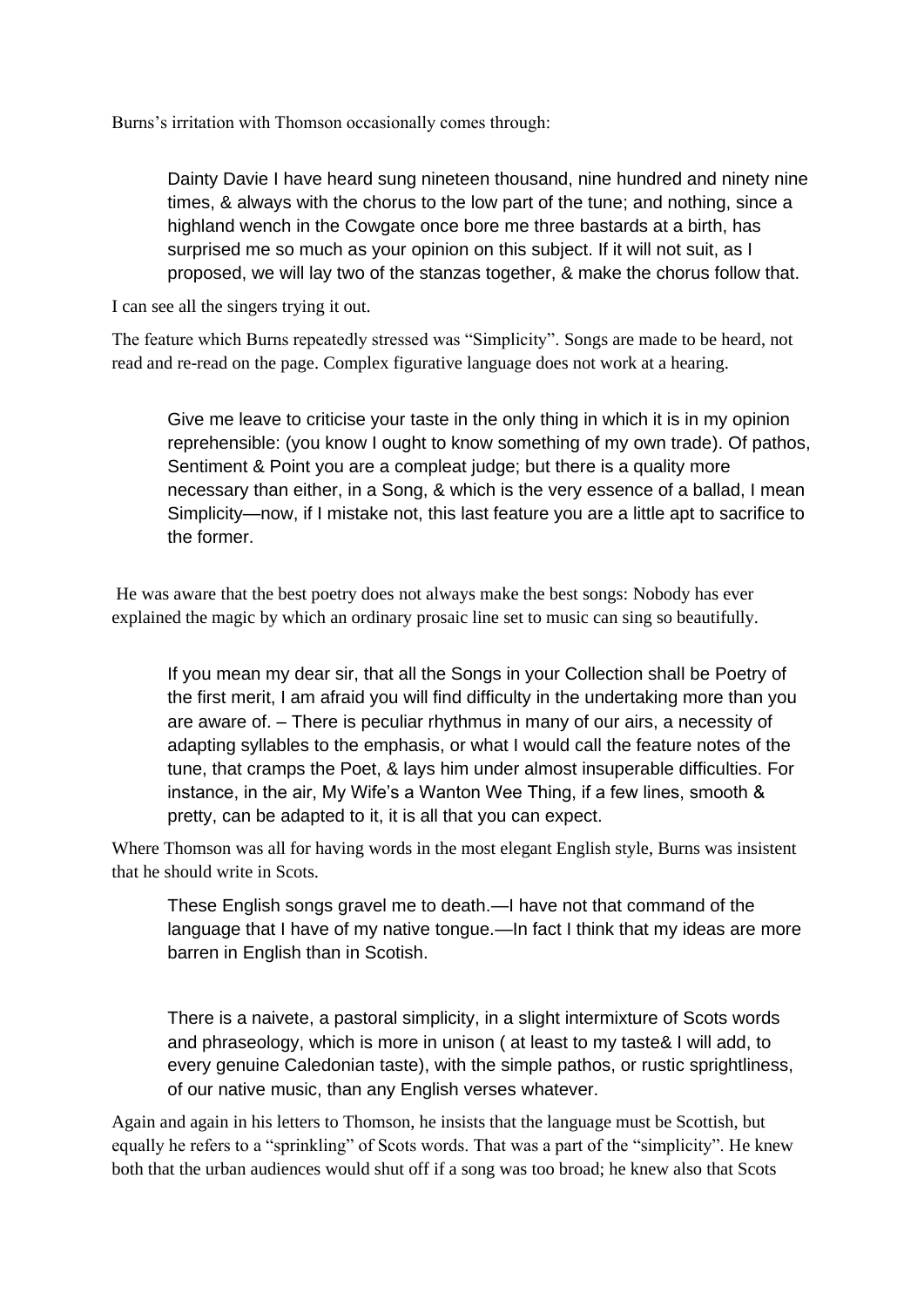folksongs were seldom heavy with dialect. In many cases they were localised versions of songs sung throughout the British Isles. As Hamish Henderson said: "Ballad Scots grazes ballad English along its whole length."

His sources were varied. I have already mentioned that he possessed all the collections of instrumental music. When he first began working with Thomson, he told him he need only send the first line of any song he wanted Burns to amend, because he already had recourse to all the collections of Scottish songs. He also collected from singers in Ayrshire, the most important being his wife who, he claimed, knew all the ballads in the country and had the finest wood-note wild he ever heard. On his tours to different parts of Scotland in 1787-88 he not only visited locations mentioned in the songs he already knew, he also learned Highland tunes and picked up Scotch songs. He refers to getting a song viva voce from a young lass, and it's unlikely his fiddle playing allowed him to prick down the notes as they were sung. Usually he got someone else, like his co-worker, Stephen Clarke, to note down tunes, as he did from the Reverend George Clunie. His note to Thomson in 1794 about "Ca' the Yowes" gives some idea of his practice with regard to editing:

I am flattered at your adopting "Ca' the Yowes to the Knowes", as it was owing to me that it ever saw the light.-- About seven years ago, I was well acquainted with a worthy little fellow of a clergyman, a Mr Clunzie, who sung it charmingly; & at my request, Mr Clarke took it down from his singing. – When I gave it to Johnson, I added some stanzas to the song & mended others, but still it will not do for you.- In a solitary stroll which I took today, I tried my hand on a few pastoral lines, following up the idea of the chorus, which I would preserve.- Here it is, with all its crudities and imperfections on its head.

Not quite. Gordeanna will sing the first set, from the Musical Museum.

## **Ca' the Yowes**

These remarks to Thomson about the treatment of that song conflict rather with the letter he wrote to William Tytler, author of a history of Scottish Song, about his editing practice in 1787.

Sir, Inclosed I have sent you a sample of the old pieces that are still to be found among our peasantry in the West. I once had a great many of these fragments and some of these here, entire; but as I had no idea then that anybody cared for them, I have forgot them.—I invariably hold it sacriledge to add anything of my own to help out with the shattered wrecks of these venerable old compositions; but they have many various readings.

With Thomson he changed the perspective by saying that he wouldn't alter a song –unless he felt he could AMEND it.

Another feature on which his practice diverged from his theory, or at least his speculation in the first Commonplace Book, was rhyme: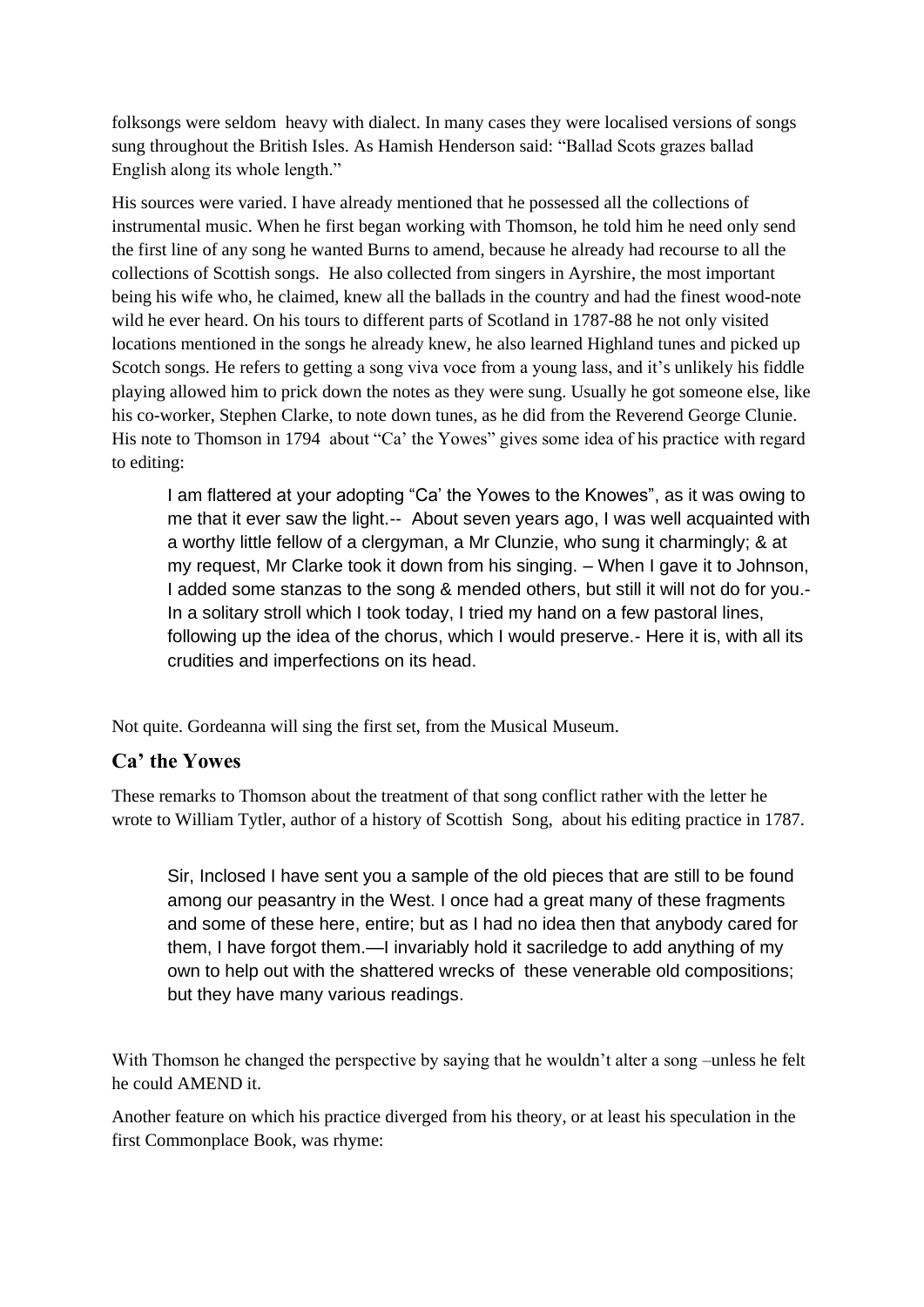There is a degree of wild irregularity in many of the compositions and fragments which are daily sung to [old airs] by my compeers the common people – a certain happy arrangement of Old Scotch syllables, and yet, very frequently, nothing, not even LIKE rhyme, or sameness of jingle at the ends of the lines. This has made me sometimes imagine that perhaps, it might be possible for a Scotch Poet, with a nice, judicious ear, to set compositions to many of our most favourite airs, particularly that class of them mentioned above, independent of rhyme altogether.

Now, to Robert Burns, rhyme was second only to breathing:

Leeze me on rhyme! It's aye a treasure, *My chief, amaist my only pleasure,* At hame, afiel', at wark or leisure, The Muse, puir hizzie! Tho' rough and raploch be her measure, She's seldom lazy.

I am nae poet in a sense, But Just a rhymer like by chance, An' hae to learnin nae pretence, Yet, what the matter? Whene'er my muse does on me glance I jingle at her.

His use of rhyme is one of the things that marks his songs as different from folksongs. As I pointed out at the start, the great body of folksong favours the four-line verse with a rhyme on the second and fourth lines. That is no challenge to a born rhymer. He may not in the songs use rhyme itself for comic effect as he does in the verse epistles, though he comes close in songs like What Can a Young Lassie Dae wi' an Auld Man?" or "The Deil's Awa'" where the word "exciseman" summons up: "Prize, man", "Strathspeys, man" and "Rejoice, man". Perhaps the greatest rhyming challenge he set himself in verse and song was in his cantata from late 1784, "Love and Liberty" or "The Jolly Beggars" when every piece of recitative was in a different stanza form, including all the complex rhyme patterns of Scottish tradition, Standard Habbie, Ballad Royal, Christ's Kirk on the Green and Cherrie and the Slae; and in the songs he covered all the dance rhythms of the day, jig, slip-jig, strathspey and reel. It is hard to believe that when Thomson asked him about it eight years later, Burns claimed he had forgotten all about it, except for some lines of the last song.

A different sort of challenge was set by the first song I'll look at in more detail, though perversely I'll not examine the marriage of text and tune. Most people now know Mary Morison to a modern slow air, but Burns wrote it to the reel tune "Duncan Davison". In the old song with that title in the Merry Muses, the name Duncan Davison occurs once only in the rhyming position and is matched with the line: she gaed o'er the muir to spin. The name "Morrison" did not make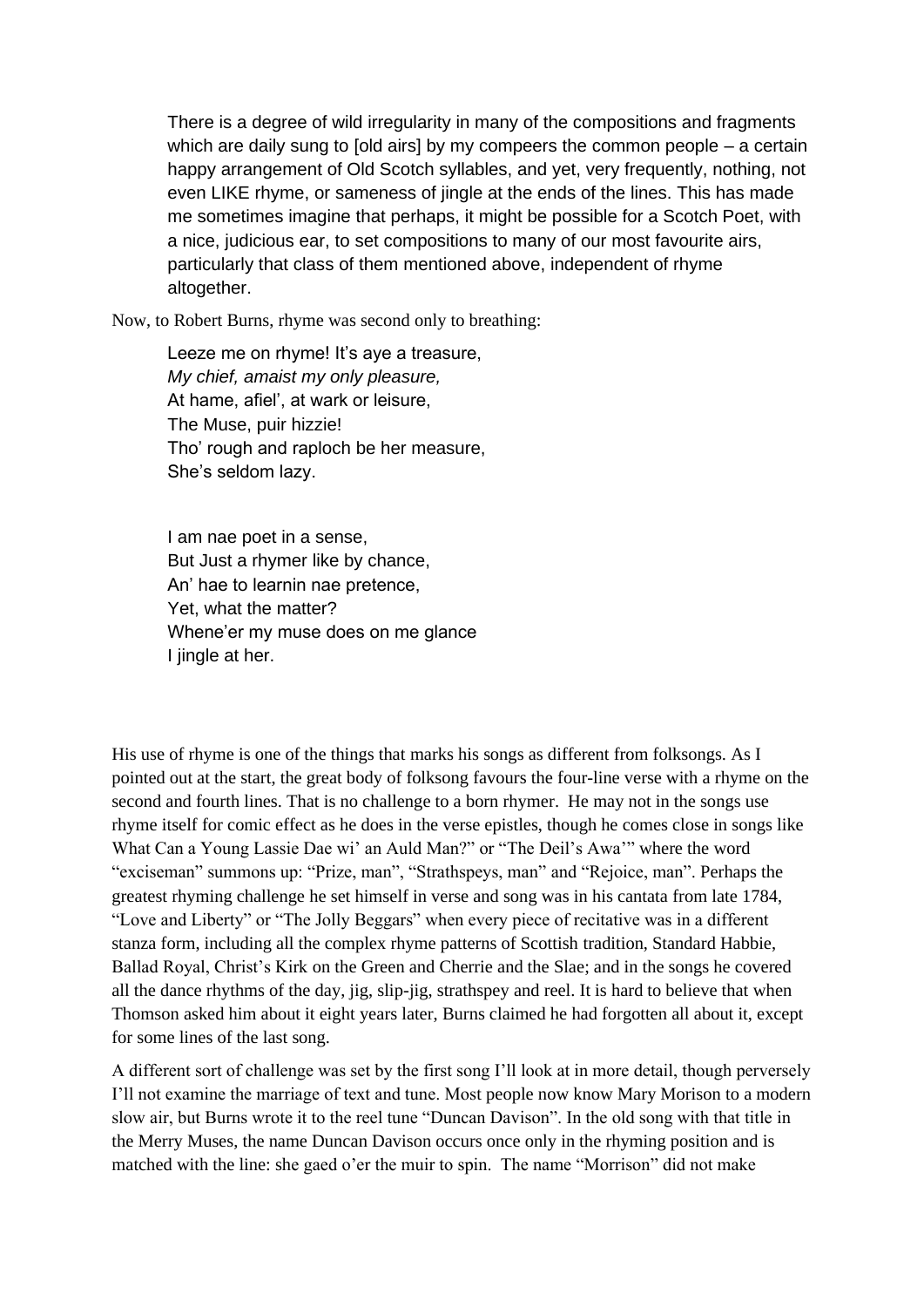rhyming any easier. The only word that springs to mind being the Shakespearian "orison". The coward's way out would have been to tuck it at the beginning of a line out of rhyme's way.

O Mary at thy window be, it is the wish'd, the trysted hour; Those smiles and glances let me see, That make the miser's treasure poor: How blithely wad I bide the stoure, A weary slave frae sun to sun, Could I the rich reward secure, The lovely Mary Morison!

Burns puts the name in the prominent position and makes the name stand out further when he scorns rhyme on the stressed antepenultimate syllable leaving the last two syllables unstressed with assonance on the sixth line's last stressed syllable each time: sun, toun, shown. The stanza is the Ballad Royal, which as well as the single rhyme at lines  $1 \& 3$ , demands the quadruple at lines 2, 4, 5 & 7 in each verse. But if the rhyme is complex, the other features meet Burns's demands for simplicity and a sprinkling of Scots. Instead of metaphor or simile, the imagery is that of hyperbole, always acceptable in folksong. The second stanza in particular uses single words to conjure a vivid picture, the trembling string, the lichit ha', recalling for a listener in the 21<sup>st</sup> century the flambeaux of a world before electricity. Hugh MacDiarmid, asked to select Burns's best line of poetry, chose "You arena Mary Morison," which is given greatness by its context.

Yestreen when to the trembling string The Dance gaed through the lichtit ha', To thee my fancy took its wing; I sat, but neither heard nor saw; Though this was fair and that was braw, And yon the toast o' a' the toun, I sighed, and said amang them a': Ye arena Mary Morison.

O Mary, canst thou wreck his peace Wha for thy sake wad gladly die? Or canst thou break that heart o' his Whase only faute is loving thee? If love for love thou wilt na gie, At least be pity to me shown. A thought ungentle canna be The thought o' Mary Morison.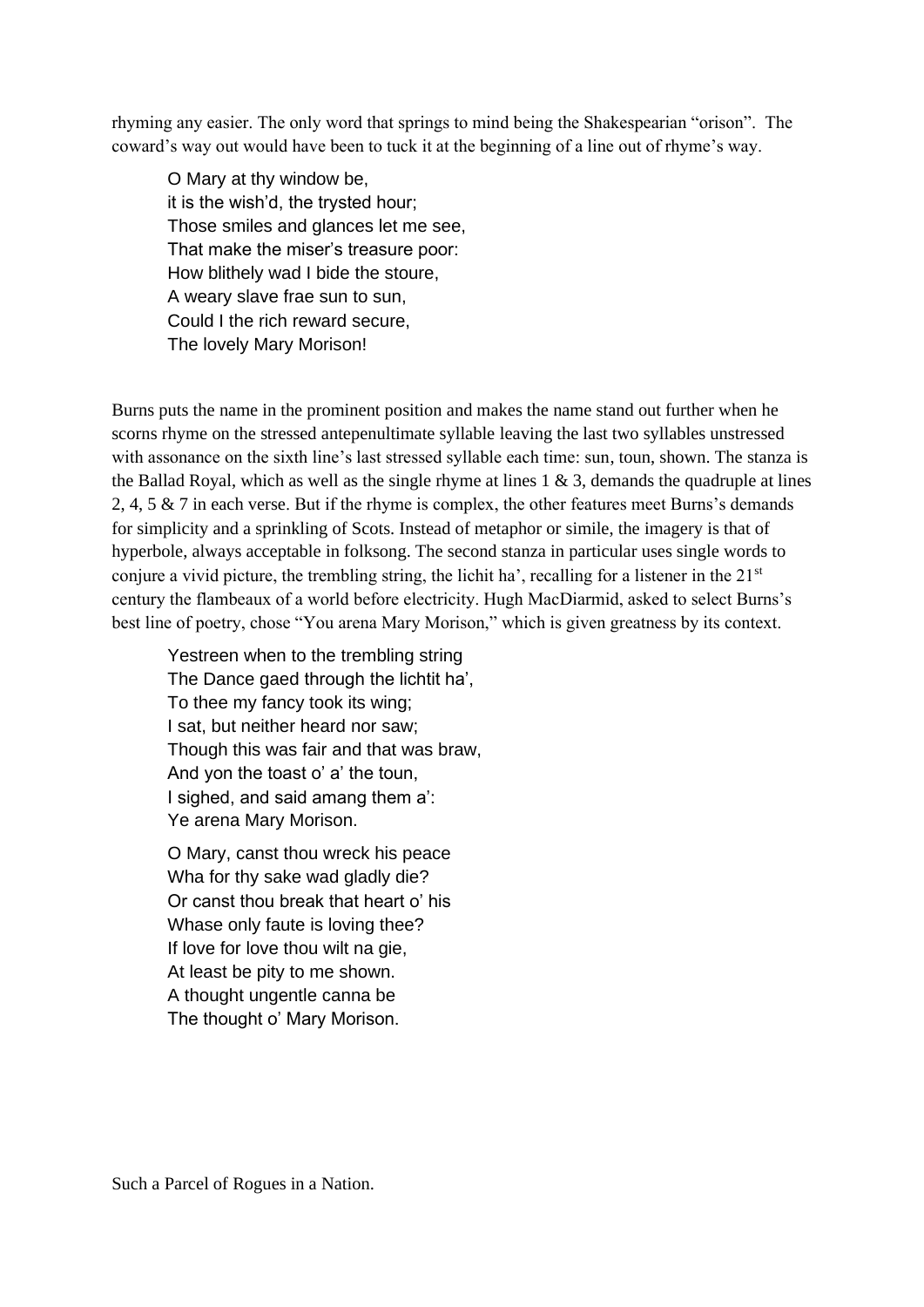I realise that many of you here are familiar with the song and its background, but I'll summarise for those who are not. To prepare the ground for an Act of Union between Scotland and England, 31 Scottish commissioners were nominated byQueen Anne in 1704 from the Members of the Scots Parliament, to meet with the English Commissioners. Thirty of the Scots belonged to the Whig Party, which supported the Queen and the Hanoverian Succession. Many of them also benefited from the payment of £20,000 which was provided by the English Government ostensibly in payment of outstanding debts, but widely viewed as a bribe to see the Act of Union through. The first article of the Act was passed by a majority of thirty three. In the political pamphlets of the day the Scots Commissioners were referred to as "the parcel of rogues".

In at least two of the published collections of music which Robert Burns owned, The Caledonian Pocket Companion and McGibbon's Collection of Scots Tunes, there was a tune called "Such a Parcel of Rogues in a Nation". In one of his letters Burns says that whenever he met with a tune with some facetious idea in its title, he felt the inclination to try a couple of verses on that idea.

Burns wrote his song in 1792. That was the year when the Scottish Radical, Thomas Muir was sentenced to fourteen year's deportation for distributing Tom Paine's "Rights of Man" and for sympathising with the aims of the French Revolution, a year in which Burns himself was to be threatened with loss of his livelihood as a gauger for demonstrating similar sympathies., a year in which he encouraged the editor of the Edinburgh Gazetteer to "lay bare, with undaunted heart and steady hand, that horrid mass of corruption called Politics and Statecraft." It is tempting to speculate that he may have had the Scots politicians of his own day in mind when he wrote "Such a Parcel of Rogues" but there is no hint of that in the song, and he certainly didn't know about our day.

Fareweel to a' our Scotish fame, Fareweel our ancient glory; Fareweel even to our Scotish name, Sae fam'd in martial story. Now Sark rinso'er the Solway Sands And Tweed rins to the ocean, To mark where England's province stands, Such a parcel o' rogues in a nation.

As in many of Burns's songs, this is a dramatic piece: the voice we hear is not that of Robert Burns. The great artistic achievement of the song is the creation of the I-figure, of the old Scottish patriot sunk in dismay at the loss of his nation's independence but with anger smouldering just below, and with his hatred and scorn for the traitors bursting out at intervals.Burns's text has the resignation and dismay in the low first part of the tune, the anger coming to the surface in the high second part, and the hissing hatred in the last-line refrain, which has no connection with the rest of the stanza in terms of grammar or meaning, though it is linked by rhyme. The use of "now" in stanzas 1 & 2, and "thus" in stanza 3 gives a sense of the proximity of the disaster. We can perhaps picture the old man as speaking on  $25<sup>th</sup>$  of March 1707, the very day when the Scots Parliament voted itself out of existence and the Chancellor, the Earl of Seafield, could say, "Now, there's ane end of ane auld sang."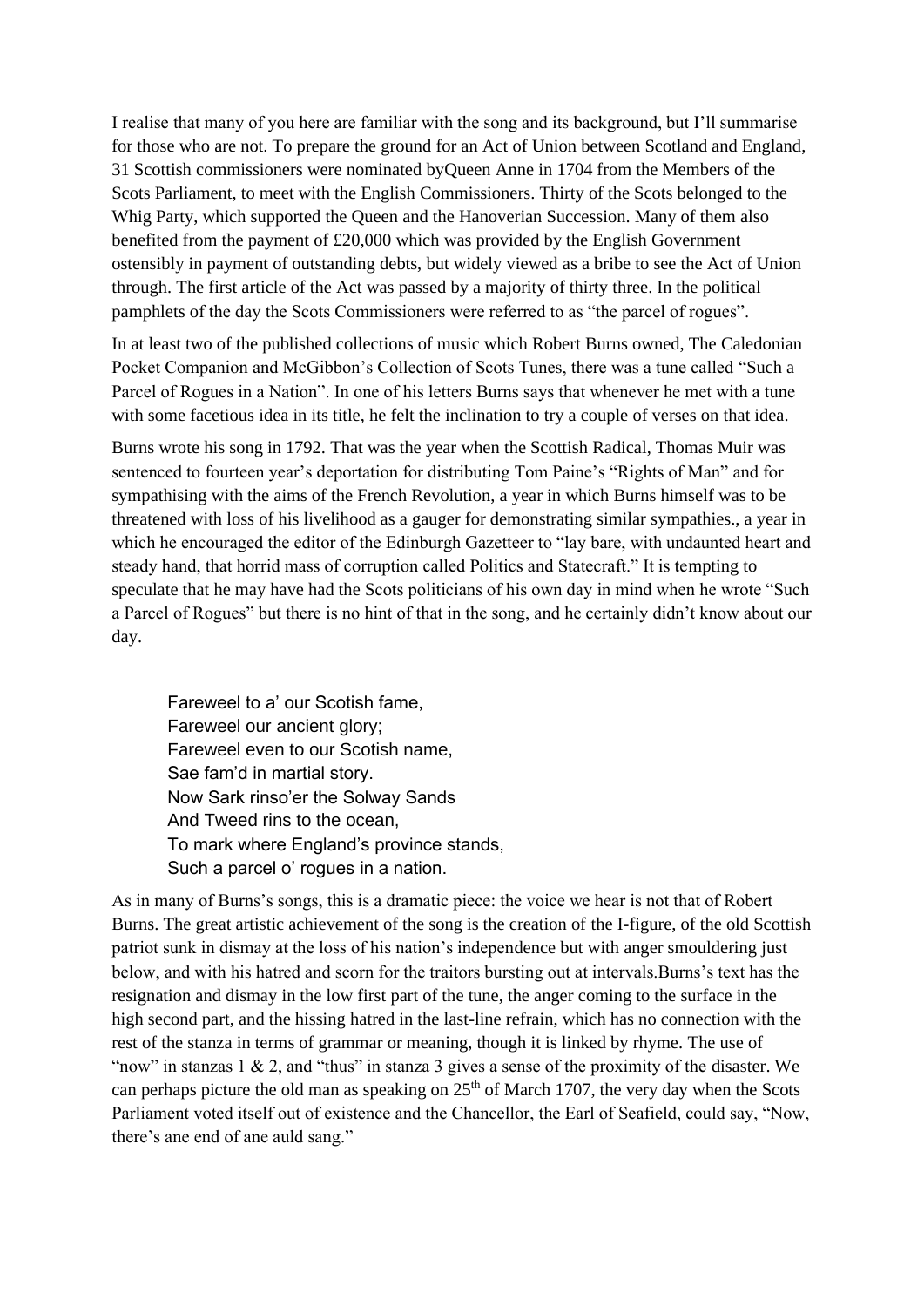The mood of despair and powerlessness is particularly marked in the first stanza. There are six lines without a single plosive – I don't just mean there are no words beginning with a "p" or a "b" – there is not a "p" or a "b" in the whole song until you come to the word "province", into which the singer can pack all the old man's anger, following it with the sibilant disgust of the refrain line. The stress on "province" is an extra one because the musical emphasis in line 7 is on the fourth and eighth syllables. This serves to point up the old man's primary objection to the Act, that the Union does not treat England and Scotland as equal sovereign states but reduces the ancient kingdom of Scotland to a dependency.

The match of text and tune is also important in the repeated despondent "Fareweel" of the opening lines. Burns departs from his usual syllabic lyric-writing to give four notes to each of the three "Fareweels". The third: "Fareweel even to the Scottish name", prophetic in 1707, is aimed at the fact that by 1792 Scotland was widely referred to as "North Britain" and probably there were already people referring to the whole island as England. "Now Sark rins ower the Solway Sands and Tweed rins to the ocean" as Sark and Tweed had always done, the difference being that they no longer mark the boundary of an independent country but of a mere province of England.

What force or guile could not subdue Thro' many warlike ages, Is wrought now by a coward few For hireling traitors' wages; The English steel we could disdain, Secure in valour's station, But English gold has been our bane; Such a parcel of rogues in a nation.

Stanza two is the one which makes direct reference to the villains of the refrain and in a single couplet brands them as "Hirelings", "cowards" and "traitors" who have sold out the tradition of "countless ages". The antithesis of the metals, steel and gold, is typical of the clear imagery and patterning that Burns liked in his lyric-writing, though it is perhaps one step away from the simplicity of folk-song. The meaning of this stanza is also less clear, with its elliptical reference to Scottish nationhood which "force or guile could not subdue" but which is now "wrought" – worked or twisted by the commissioners into whatever shape they, or the English, want.

O would , or I had seen the day That treason thus should sell us, My auld grey head had lain in clay, Wi' BRUCE and loyal WALLACE! But pith and power, till my last hour, I'll mak this declaration; We are bought and sold for English gold, Such a parcel of rogues in a nation.

The third stanza invokes the names of the Scottish freedom fighters, Bruce and Wallace, despairing that they are dead, as the speaker wishes he had been before this disastrous event. Again the rising second part of the tune brings him back to defiance, this time given extra